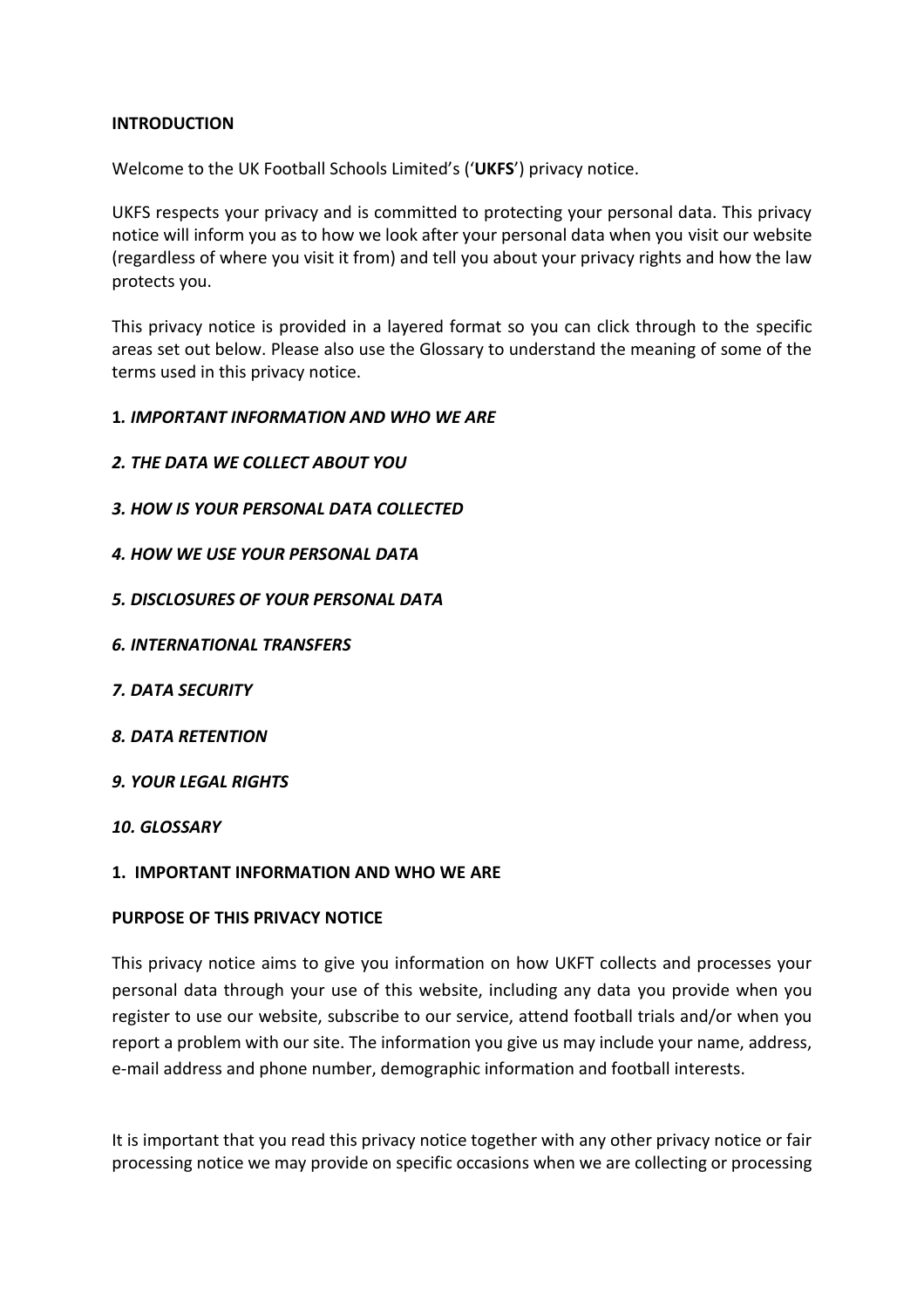personal data about you so that you are fully aware of how and why we are using your data. This privacy notice supplements the other notices and is not intended to override them.

## **CONTROLLER**

UK Football Schools Limited (UKFS) is the controller and responsible for your personal data (collectively referred to as "the company", "we", "us" or "our" in this privacy notice).

We have appointed a data protection officer (DPO) who is responsible for overseeing questions in relation to this privacy notice. If you have any questions about this privacy notice, including any requests to exercise *your legal rights*, please contact the DPO using the details set out below.

### **CONTACT DETAILS**

Our full details are:

Full name of legal entity: UK Football Schools Limited

Name or title of DPO: [Chris Woodburn]

Email address: chris.woodburn@ukfootballschools.com

Postal address: Pool Innovation Centre, Trevenson Rd, Redruth, Cornwall TR15 3PL

Telephone number: 07831 436469

You have the right to make a complaint at any time to the Information Commissioner's Office (ICO), the UK supervisory authority for data protection issues (*[www.ico.org.uk](http://www.ico.org.uk/)*). We would, however, appreciate the chance to deal with your concerns before you approach the ICO so please contact us in the first instance.

### **CHANGES TO THE PRIVACY NOTICE AND YOUR DUTY TO INFORM US OF CHANGES**

This version was last updated on 25 May 2018 and historic versions are archived here can be obtained by contacting us. The data protection law in the UK will change on 25 May 2018. This privacy notice sets out most of your rights under the new laws.

It is important that the personal data we hold about you is accurate and current. Please keep us informed if your personal data changes during your relationship with us.

### **THIRD-PARTY LINKS**

This website may include links to third-party websites, plug-ins and applications. Clicking on those links or enabling those connections may allow third parties to collect or share data about you. We do not control these third-party websites and are not responsible for their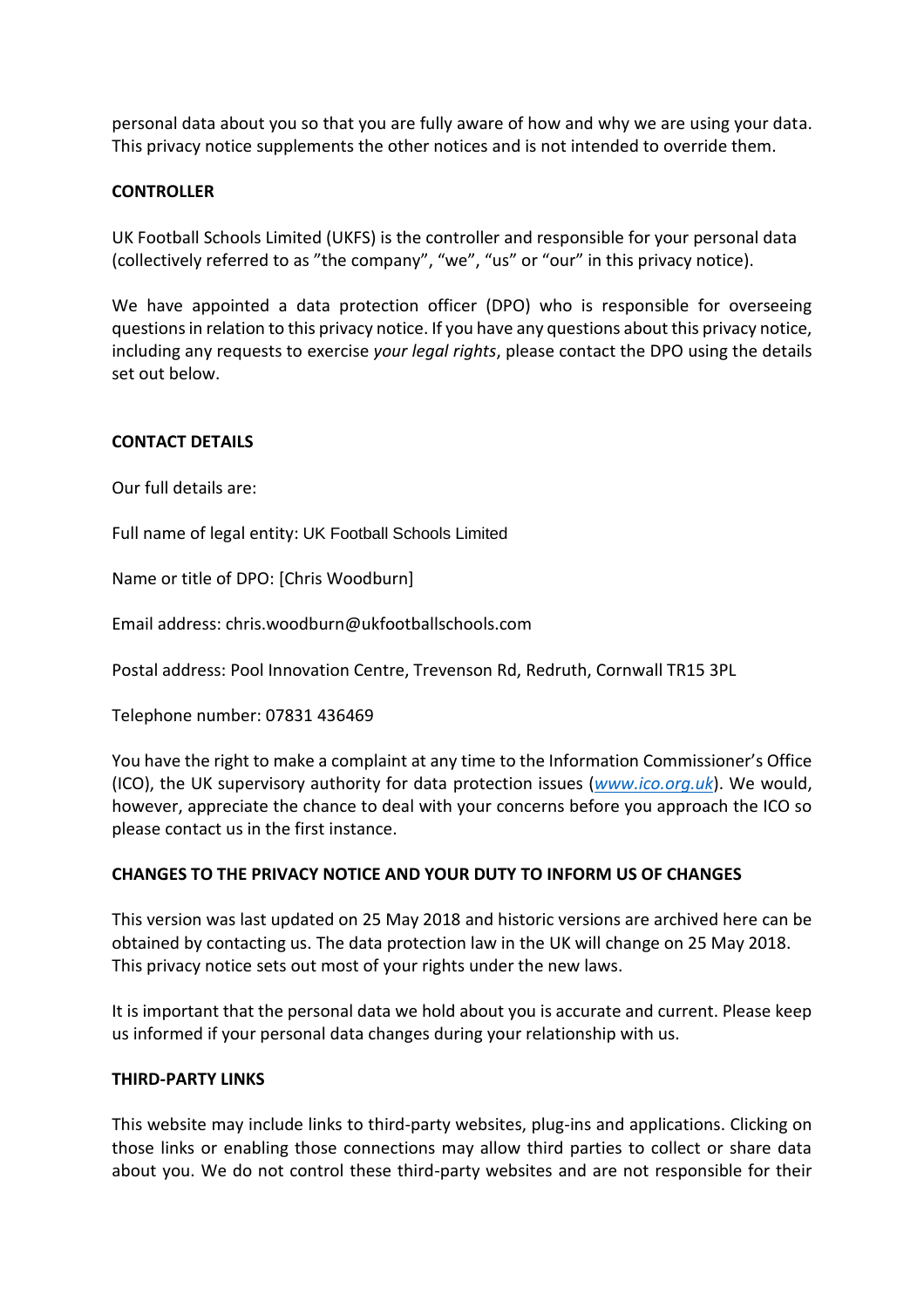privacy statements. When you leave our website, we encourage you to read the privacy notice of every website you visit.

# **2. THE DATA WE COLLECT ABOUT YOU**

Personal data, or personal information, means any information about an individual from which that person can be identified. It does not include data where the identity has been removed (anonymous data).

We may collect, use, store and transfer different kinds of personal data about you which we have grouped together follows:

- **Identity Data** includes first name, last name, username or similar identifier, title, date of birth, gender and nationality.
- **Contact Data** includes billing address, delivery address, email address and telephone numbers.
- **Financial Data** includes bank account and payment card details.
- **Transaction Data** includes details about payments to and from you and other details of products and services you have purchased from us.
- **Technical Data** includes internet protocol (IP) address, your login data, browser type and version, time zone setting and location, browser plug-in types and versions, operating system and platform and other technology on the devices you use to access this website.
- **Profile Data** includes your username and password, purchases or orders made by you, your interests, preferences, feedback and survey responses.
- **Usage Data** includes information about how you use our website, products and services.
- **Marketing and Communications Data** includes your preferences in receiving marketing from us and our third parties and your communication preferences.

We also collect, use and share **Aggregated Data** such as statistical or demographic data for any purpose. Aggregated Data may be derived from your personal data but is not considered personal data in law as this data does **not** directly or indirectly reveal your identity. For example, we may aggregate your Usage Data to calculate the percentage of users accessing a specific website feature. However, if we combine or connect Aggregated Data with your personal data so that it can directly or indirectly identify you, we treat the combined data as personal data which will be used in accordance with this privacy notice.

We do not collect any **Special Categories of Personal Data** about you (this includes details about your race or ethnicity, religious or philosophical beliefs, information about your health and genetic and biometric data). Nor do we collect any information about criminal convictions and offences.

# **IF YOU FAIL TO PROVIDE PERSONAL DATA**

Where we need to collect personal data by law, or under the terms of a contract we have with you and you fail to provide that data when requested, we may not be able to perform the contract we have or are trying to enter into with you (for example, to provide you with goods or services). In this case, we may have to cancel a product or service you have with us but we will notify you if this is the case at the time.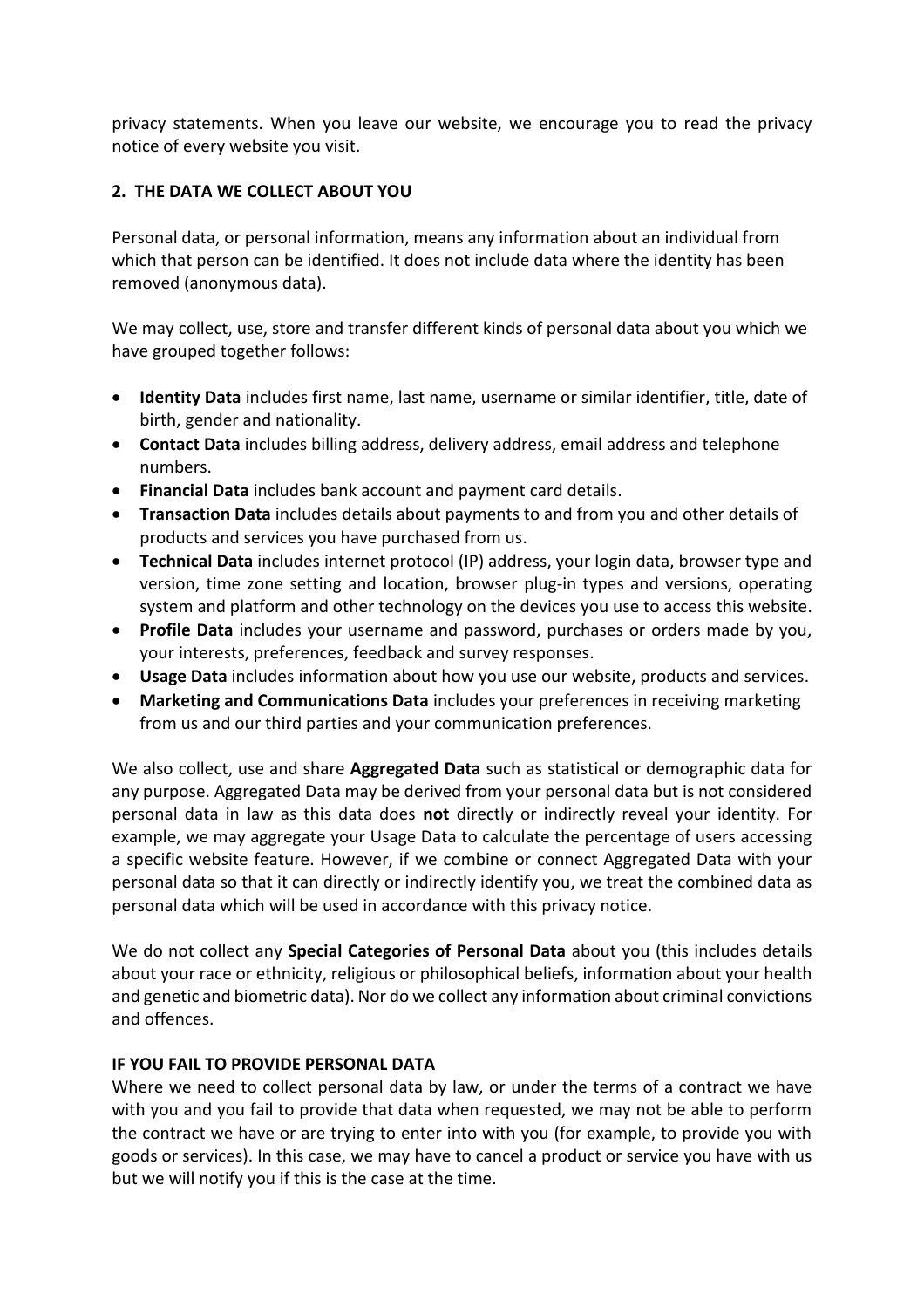# **3. HOW IS YOUR PERSONAL DATA COLLECTED?**

We use different methods to collect data from and about you including through:

- **Direct interactions.** You may give us your Identity, Contact and by filling in forms or by corresponding with us by post, phone, email or otherwise. This includes personal data you provide when you:
	- apply for our products or services;
	- create an account on our website;
	- subscribe to our service or publications;
	- request marketing to be sent to you;
	- enter a competition, promotion or survey; or
	- give us some feedback.
- **Automated technologies or interactions.** As you interact with our website, we may automatically collect Technical Data about your equipment, browsing actions and patterns. We collect this personal data by using cookies, server logs and other similar technologies. We may also receive Technical Data about you if you visit other websites employing our cookies. Please see our cookie policy for further details.
- **Third parties or publicly available sources.** We may receive personal data about you from various third parties as set out below:
	- Technical Data from analytics providers such as Google based outside the EU.
	- Contact, Financial and Transaction Data from providers of technical, payment and delivery services such as STRIPE payment system based outside the EU.

### **4. HOW WE USE YOUR PERSONAL DATA**

We will only use your personal data when the law allows us to. Most commonly, we will use your personal data in the following circumstances:

- Where we need to perform the contract we are about to enter into or have entered into with you.
- Where it is necessary for our legitimate interests (or those of a third party) and your interests and fundamental rights do not override those interests.
- Where we need to comply with a legal or regulatory obligation.

Generally we do not rely on consent as a legal basis for processing your personal data other than in relation to sending third party direct marketing communications to you via email or text message. You have the right to withdraw consent to marketing at any time by *Contacting us*.

### **PURPOSES FOR WHICH WE WILL USE YOUR PERSONAL DATA**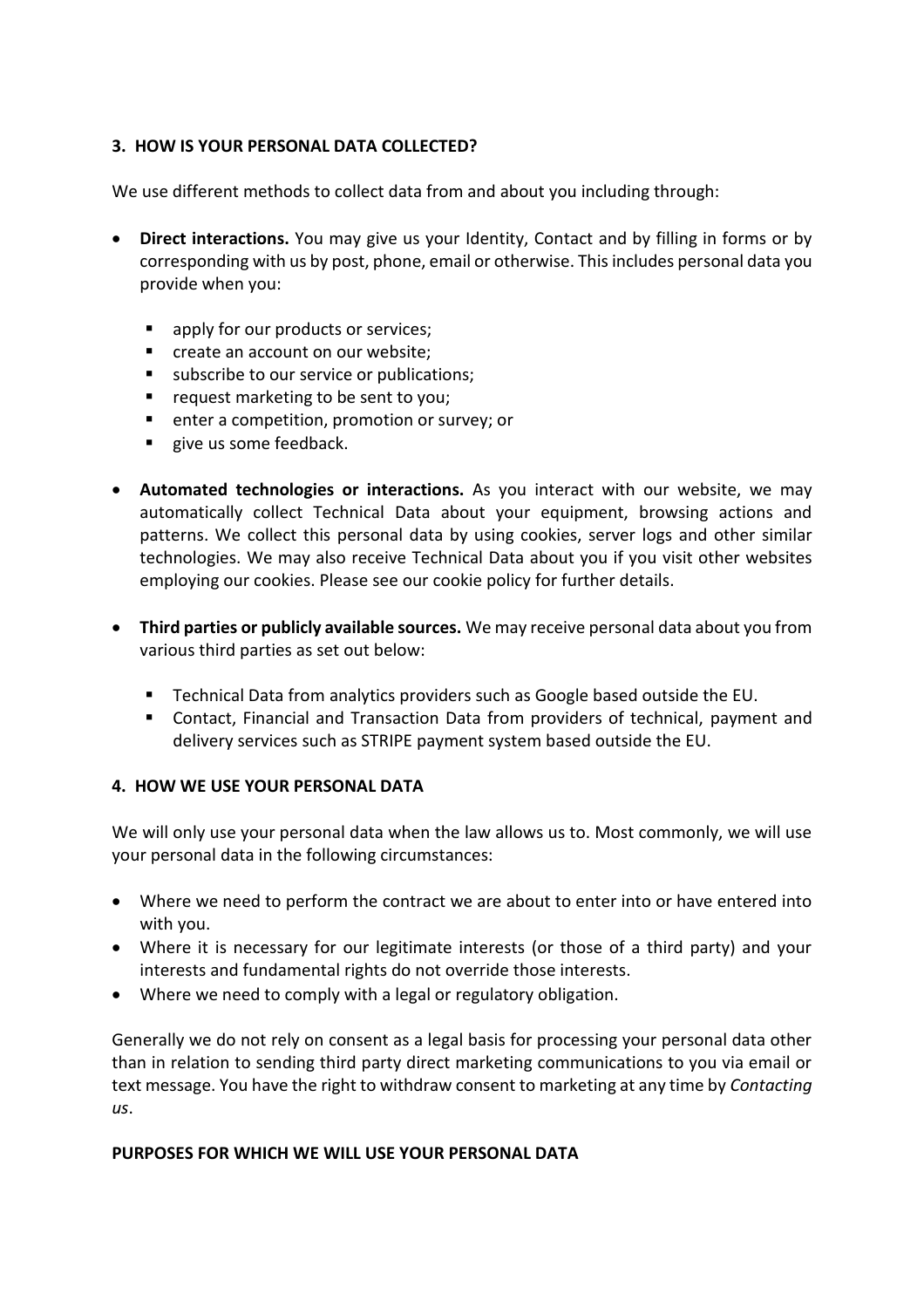We have set out below, in a table format, a description of all the ways we plan to use your personal data, and which of the legal bases we rely on to do so. We have also identified what our legitimate interests are where appropriate.

Note that we may process your personal data for more than one lawful ground depending on the specific purpose for which we are using your data. Please Contact us if you need details about the specific legal ground we are relying on to process your personal data where more than one ground has been set out in the table below.

| <b>Purpose/Activity</b>                                                                                                                                                                                   | Type of data                                                                                           | Lawful basis for processing<br>including basis of legitimate<br>interest                                                                                                                                                                     |
|-----------------------------------------------------------------------------------------------------------------------------------------------------------------------------------------------------------|--------------------------------------------------------------------------------------------------------|----------------------------------------------------------------------------------------------------------------------------------------------------------------------------------------------------------------------------------------------|
| To register you as a new<br>customer                                                                                                                                                                      | (a) Identity<br>(b) Contact                                                                            | Performance of a contract<br>with you                                                                                                                                                                                                        |
| To process and deliver your<br>services including:<br>(a) Manage payments, fees and<br>charges<br>(b) Collect and recover money<br>owed to us<br>(c) Pass on to authorized school<br>contacts as required | (a) Identity<br>(b) Contact<br>(c) Financial<br>(d) Transaction<br>(e) Marketing and<br>Communications | (a) Performance of a contract<br>with you<br>(b) Necessary for our<br>legitimate interests (to<br>recover debts due to us)                                                                                                                   |
| To manage our relationship with<br>you which will include:<br>(a) Notifying you about changes<br>to our terms or privacy policy<br>(b) Asking you to leave a review<br>or take a survey                   | (a) Identity<br>(b) Contact<br>(c) Profile<br>(d) Marketing and<br>Communications                      | (a) Performance of a contract<br>with you<br>(b) Necessary to comply with<br>a legal obligation<br>(c) Necessary for our<br>legitimate interests (to keep<br>our records updated and to<br>study how customers use our<br>products/services) |
| To enable you to partake in a<br>prize draw, competition or<br>complete a survey                                                                                                                          | (a) Identity<br>(b) Contact<br>(c) Profile<br>(d) Usage<br>(e) Marketing and<br>Communications         | (a) Performance of a contract<br>with you<br>(b) Necessary for our<br>legitimate interests (to study<br>how customers use our<br>products/services, to develop<br>them and grow our business)                                                |
| To administer and protect our<br>business and this website<br>(including troubleshooting, data<br>analysis, testing, system                                                                               | (a) Identity<br>(b) Contact<br>(c) Technical                                                           | (a) Necessary for our<br>legitimate interests (for<br>running our business,<br>provision of administration                                                                                                                                   |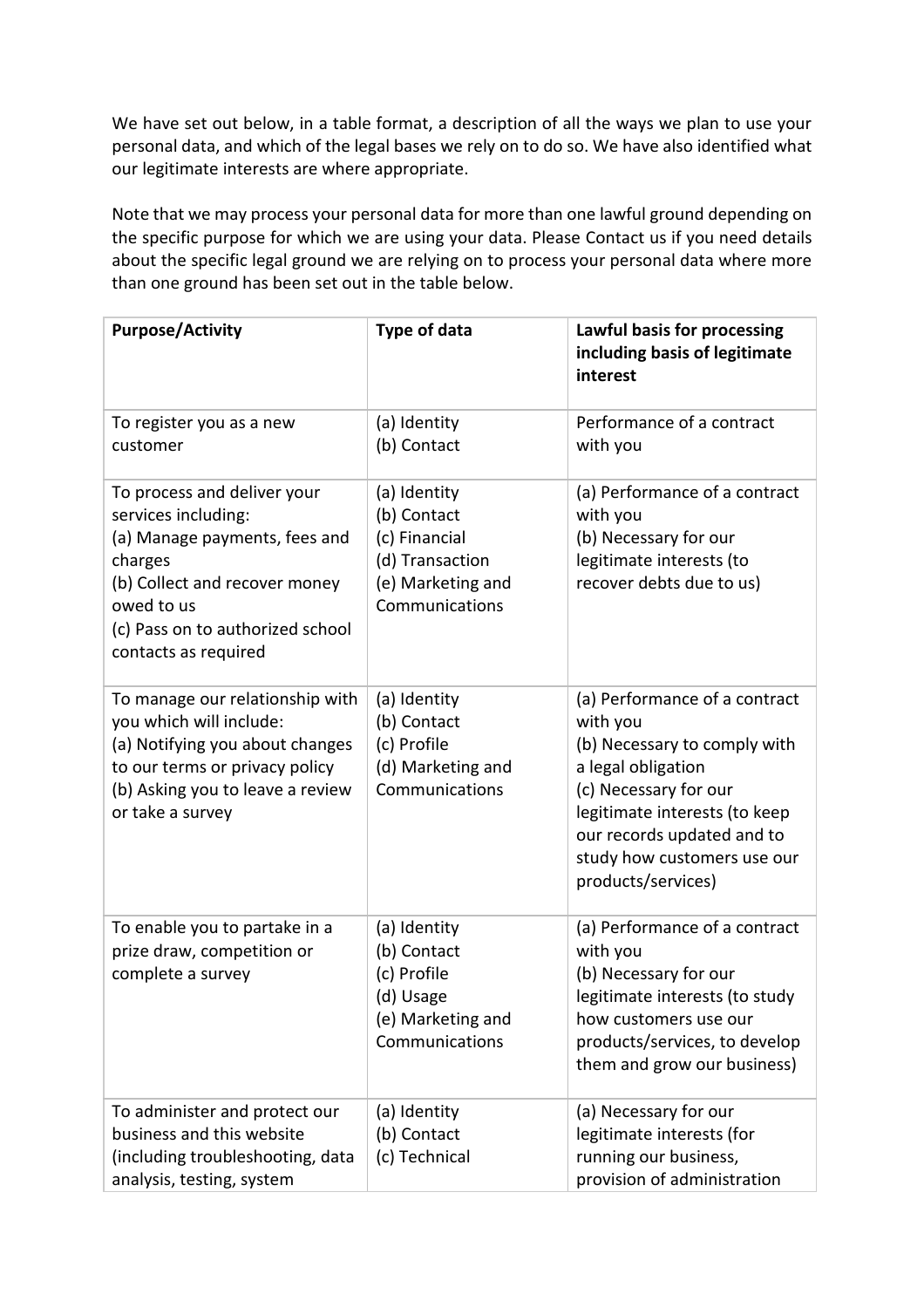| maintenance, support, reporting<br>and hosting of data)                                                                                                  |                                                                                                                 | and IT services, network<br>security, to prevent fraud and<br>in the context of a business<br>reorganisation or group<br>restructuring exercise)<br>(b) Necessary to comply with<br>a legal obligation                           |
|----------------------------------------------------------------------------------------------------------------------------------------------------------|-----------------------------------------------------------------------------------------------------------------|----------------------------------------------------------------------------------------------------------------------------------------------------------------------------------------------------------------------------------|
| To deliver relevant website<br>content and advertisements to<br>you and measure or understand<br>the effectiveness of the<br>advertising we serve to you | (a) Identity<br>(b) Contact<br>(c) Profile<br>(d) Usage<br>(e) Marketing and<br>Communications<br>(f) Technical | Necessary for our legitimate<br>interests (to study how<br>customers use our<br>products/services, to develop<br>them, to grow our business<br>and to inform our marketing<br>strategy)                                          |
| To use data analytics to improve<br>our website, products/services,<br>marketing, customer<br>relationships and experiences                              | (a) Technical<br>(b) Usage                                                                                      | Necessary for our legitimate<br>interests (to define types of<br>customers for our products<br>and services, to keep our<br>website updated and relevant,<br>to develop our business and<br>to inform our marketing<br>strategy) |
| To make suggestions and<br>recommendations to you about<br>goods or services that may be of<br>interest to you                                           | (a) Identity<br>(b) Contact<br>(c) Technical<br>(d) Usage<br>(e) Profile                                        | Necessary for our legitimate<br>interests (to develop our<br>products/services and grow<br>our business)                                                                                                                         |

### **MARKETING**

We strive to provide you with choices regarding certain personal data uses, particularly around marketing and advertising. We have established a privacy centre where you can view and make certain decisions about your personal data use the following personal data control mechanisms:

### **PROMOTIONAL OFFERS FROM US**

We may use your Identity, Contact, Technical, Usage and Profile Data to form a view on what we think you may want or need, or what may be of interest to you. This is how we decide which products, services and offers may be relevant for you (we call this marketing).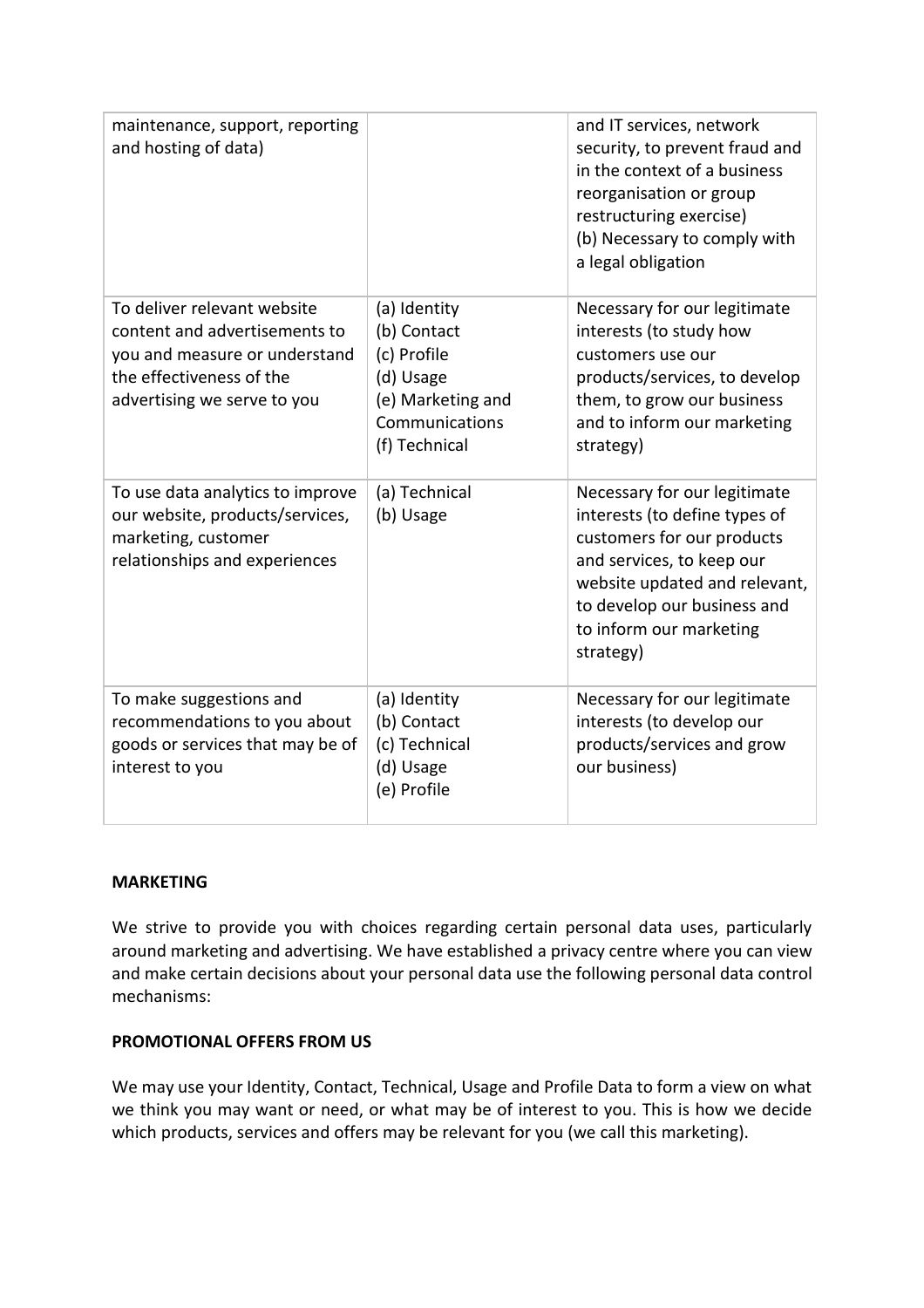You will receive marketing communications from us if you have requested information from us or purchased goods or services from us or if you provided us with your details when you entered a competition or registered for a promotion and, in each case, you have not opted out of receiving that marketing.

### **THIRD-PARTY MARKETING**

Unless as otherwise stated, we will get your express opt-in consent before we share your personal data with any company outside UKFT for marketing purposes.

## **OPTING OUT**

You can ask us or third parties to stop sending you marketing messages at any time by emailing us at info@ukfootballschools.com to adjust your marketing preferences or by following the opt-out links on any marketing message sent to you or by Contacting us at any time.

Where you opt out of receiving these marketing messages, this will not apply to personal data provided to us as a result of a product/service purchase, product/service experience or other transactions.

## **COOKIES**

You can set your browser to refuse all or some browser cookies, or to alert you when websites set or access cookies. If you disable or refuse cookies, please note that some parts of this website may become inaccessible or not function properly. For more information about the cookies we use, please see our Cookie Policy.

### **CHANGE OF PURPOSE**

We will only use your personal data for the purposes for which we collected it, unless we reasonably consider that we need to use it for another reason and that reason is compatible with the original purpose. If you wish to get an explanation as to how the processing for the new purpose is compatible with the original purpose, please Contact us.

If we need to use your personal data for an unrelated purpose, we will notify you and we will explain the legal basis which allows us to do so.

Please note that we may process your personal data without your knowledge or consent, in compliance with the above rules, where this is required or permitted by law.

# **5. DISCLOSURES OF YOUR PERSONAL DATA**

We may have to share your personal data with the parties set out below for the purposes set out in the table in paragraph 4 above.

• External Third Parties as set out in the *Glossary*.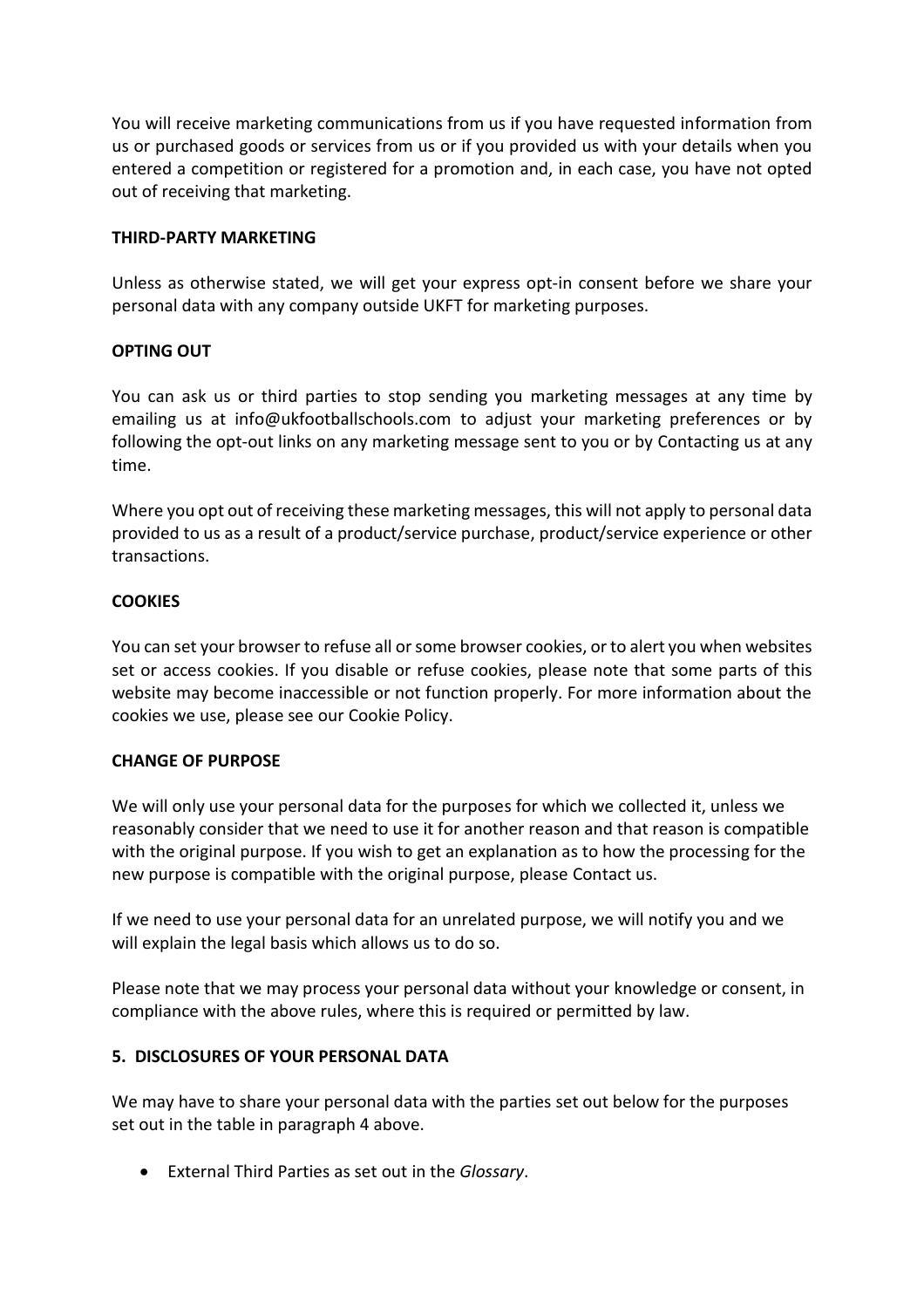- Specific third parties listed in the table in *paragraph 4* above
- Third parties to whom we may choose to sell, transfer, or merge parts of our business or our assets. Alternatively, we may seek to acquire other businesses or merge with them. If a change happens to our business, then the new owners may use your personal data in the same way as set out in this privacy notice.

We require all third parties to respect the security of your personal data and to treat it in accordance with the law. We do not allow our third-party service providers to use your personal data for their own purposes and only permit them to process your personal data for specified purposes and in accordance with our instructions.

## **6. INTERNATIONAL TRANSFERS**

We do not transfer your personal data outside the European Economic Area (**EEA**).

## **7. DATA SECURITY**

We have put in place appropriate security measures to prevent your personal data from being accidentally lost, used or accessed in an unauthorised way, altered or disclosed. In addition, we limit access to your personal data to those employees, agents, contractors and other third parties who have a business need to know. They will only process your personal data on our instructions and they are subject to a duty of confidentiality.

We have put in place procedures to deal with any suspected personal data breach and will notify you and any applicable regulator of a breach where we are legally required to do so.

### **8. DATA RETENTION**

### **HOW LONG WILL YOU USE MY PERSONAL DATA FOR?**

We will only retain your personal data for as long as necessary to fulfil the purposes we collected it for, including for the purposes of satisfying any legal, accounting, or reporting requirements.

To determine the appropriate retention period for personal data, we consider the amount, nature, and sensitivity of the personal data, the potential risk of harm from unauthorised use or disclosure of your personal data, the purposes for which we process your personal data and whether we can achieve those purposes through other means, and the applicable legal requirements.

In some circumstances you can ask us to delete your data: see *Request erasure* below for further information.

In some circumstances we may anonymise your personal data (so that it can no longer be associated with you) for research or statistical purposes in which case we may use this information indefinitely without further notice to you.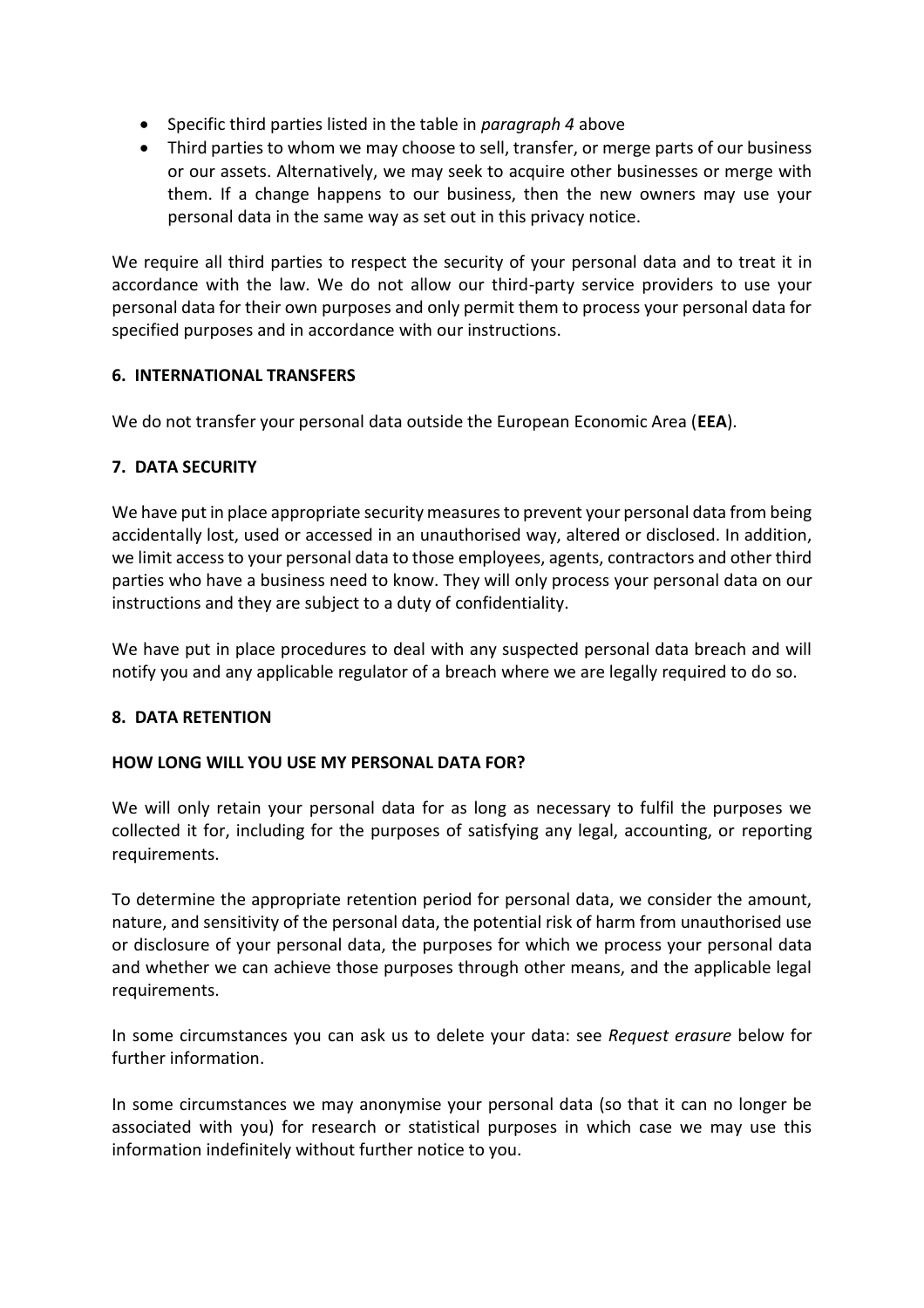# **9. YOUR LEGAL RIGHTS**

Under certain circumstances, you have rights under data protection laws in relation to your personal data, which are as follows and further detailed, in the section marked "Your Legal Rights" below. Please click on the links below to find out more about these rights:

- Request access to your personal data.
- Request correction of your personal data.
- Request erasure of your personal data.
- Object to processing of your personal data.
- Request restriction of processing your personal data.
- Request transfer of your personal data.
- Right to withdraw consent.

If you wish to exercise any of the rights set out above, please Contact us.

### **NO FEE USUALLY REQUIRED**

You will not have to pay a fee to access your personal data (or to exercise any of the other rights). However, we may charge a reasonable fee if your request is clearly unfounded, repetitive or excessive. Alternatively, we may refuse to comply with your request in these circumstances.

#### **WHAT WE MAY NEED FROM YOU**

We may need to request specific information from you to help us confirm your identity and ensure your right to access your personal data (or to exercise any of your other rights). This is a security measure to ensure that personal data is not disclosed to any person who has no right to receive it. We may also contact you to ask you for further information in relation to your request to speed up our response.

### **TIME LIMIT TO RESPOND**

We try to respond to all legitimate requests within one month. Occasionally it may take us longer than a month if your request is particularly complex or you have made a number of requests. In this case, we will notify you and keep you updated.

### **10. GLOSSARY**

#### **LAWFUL BASIS**

**Legitimate Interest** means the interest of our business in conducting and managing our business to enable us to give you the best service/product and the best and most secure experience. We make sure we consider and balance any potential impact on you (both positive and negative) and your rights before we process your personal data for our legitimate interests. We do not use your personal data for activities where our interests are overridden by the impact on you (unless we have your consent or are otherwise required or permitted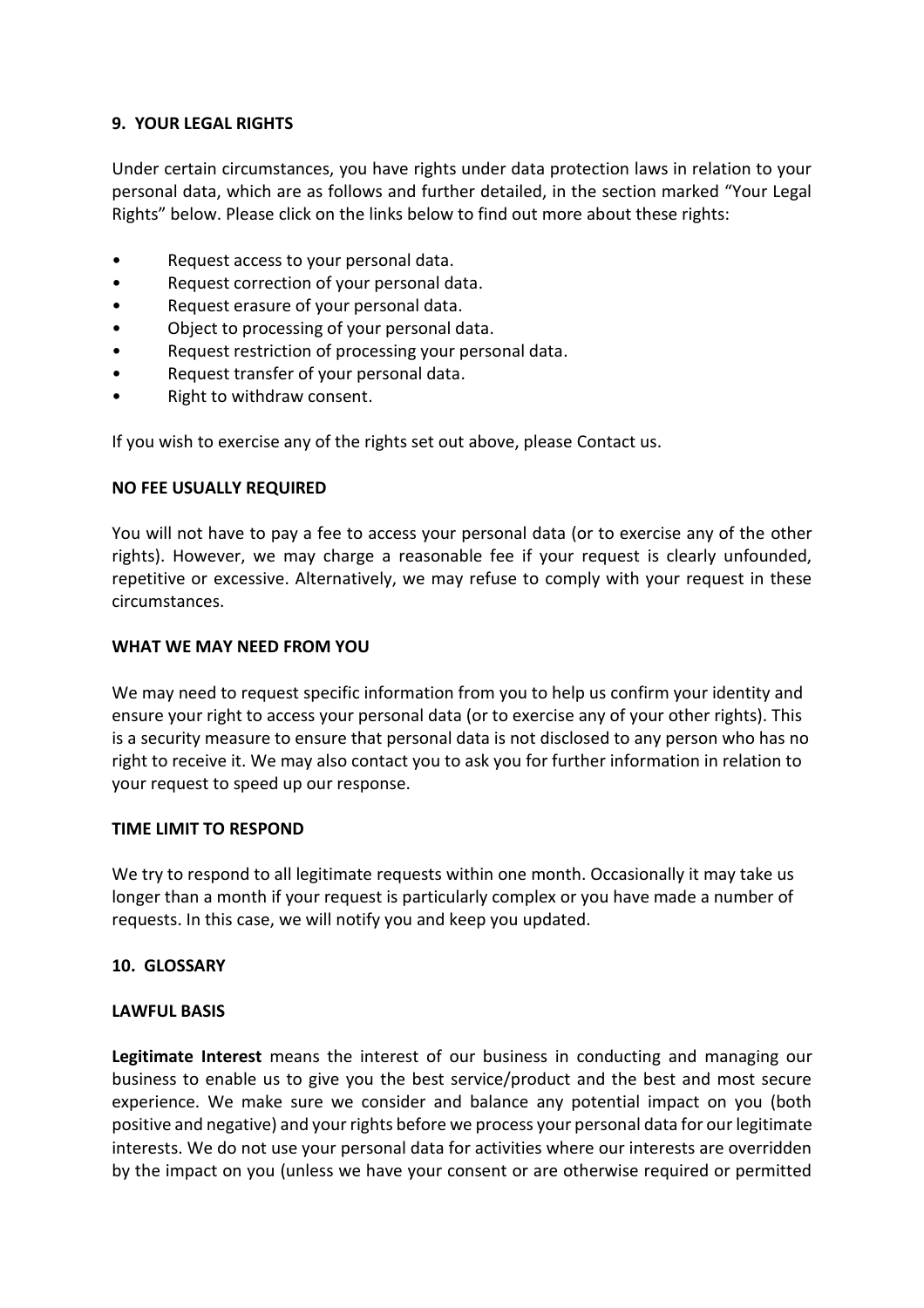to by law). You can obtain further information about how we assess our legitimate interests against any potential impact on you in respect of specific activities by Contacting us

**Performance of Contract** means processing your data where it is necessary for the performance of a contract to which you are a party or to take steps at your request before entering into such a contract.

**Comply with a legal or regulatory obligation** means processing your personal data where it is necessary for compliance with a legal or regulatory obligation that we are subject to.

## **EXTERNAL THIRD PARTIES**

- Schools or academic institutions who you express an interest in enrolling with.
- Service providers acting as processors based in the United Kingdom who provide IT and system administration services.
- Professional advisers acting as processors or joint controllers including lawyers, bankers, auditors and insurers based in the United Kingdom who provide consultancy, banking, legal, insurance and accounting services.
- HM Revenue & Customs, regulators and other authorities acting as processors or joint controllers based in the United Kingdom who require reporting of processing activities in certain circumstances.

## **YOUR LEGAL RIGHTS**

You have the right to:

**Request access** to your personal data (commonly known as a "data subject access request"). This enables you to receive a copy of the personal data we hold about you and to check that we are lawfully processing it.

**Request correction** of the personal data that we hold about you. This enables you to have any incomplete or inaccurate data we hold about you corrected, though we may need to verify the accuracy of the new data you provide to us.

**Request erasure** of your personal data. This enables you to ask us to delete or remove personal data where there is no good reason for us continuing to process it. You also have the right to ask us to delete or remove your personal data where you have successfully exercised your right to object to processing (see below), where we may have processed your information unlawfully or where we are required to erase your personal data to comply with local law. Note, however, that we may not always be able to comply with your request of erasure for specific legal reasons which will be notified to you, if applicable, at the time of your request.

**Object to processing** of your personal data where we are relying on a legitimate interest (or those of a third party) and there is something about your particular situation which makes you want to object to processing on this ground as you feel it impacts on your fundamental rights and freedoms. You also have the right to object where we are processing your personal